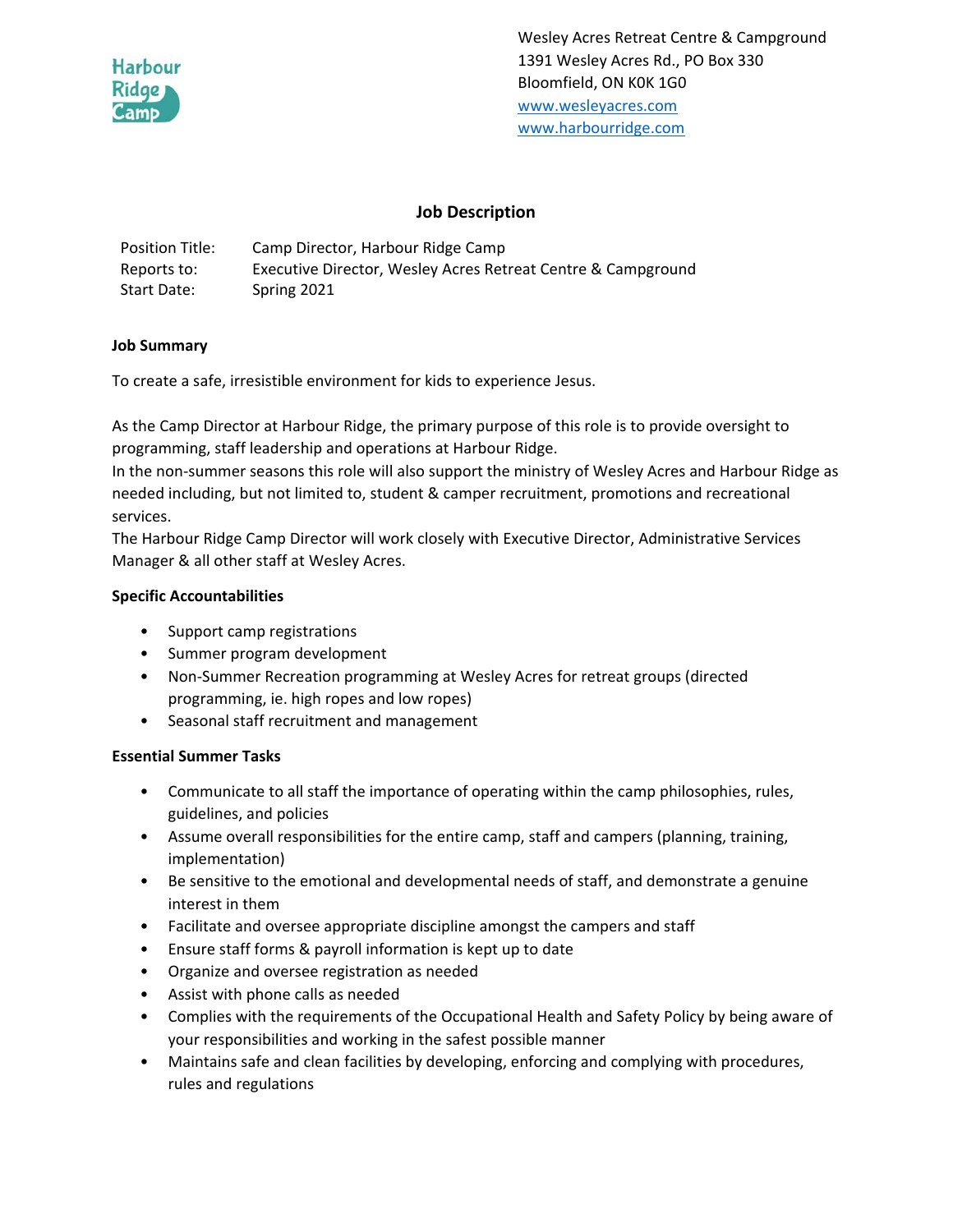

Wesley Acres Retreat Centre & Campground 1391 Wesley Acres Rd., PO Box 330 Bloomfield, ON K0K 1G0 www.wesleyacres.com www.harbourridge.com

- To do that which needs to be done to show campers the most amazing summer camp experience.
- Coordination of excellent delivery of recreational programming to groups and retreats
- Working in other departments as required for the smooth operation of Harbour Ridge Camps
- Photos for marketing, gathering stories for videos to promote camp

# **Essential Year‐Round Tasks**

- Coordination of excellent delivery of recreational programming to groups and retreats
- Seasonal staff recruitment
	- o Produce a strategy each year for attracting and sourcing & resourcing staff
	- o Attending and sourcing opportunities to recruit
- Communication on behalf of Wesley Acres and its departments to staff recruitment for Harbour Ridge Camps
- Harbour Ridge Staff Alumni
- Create Alumni community, plan community building events, communication and support
- Evaluate each camp and season as a whole determine program popularity, evaluate costs & was the Harbour Ridge mission accomplished
- Conduct mid-summer and post-summer evaluations of all staff with accountability to each job description
- Promoting Camp marketing, videos, postcards, social media, brochure, newsletters
- Begin and maintain a working relationship with Prince Edward County and surrounding areas Church Children's Ministry and Youth Pastors/Directors, recreational directors etc.

# **Job Specifications**

### **Education**  • Kids or Youth Ministry training an asset

• Management/ Leadership Training

**Experience •** Working with kids, youth, camp ministry, etc.

- Leadership ‐ planning, oversight of programming, etc.
- High Ropes / Low Ropes Qualifications an asset (or willingness to get them)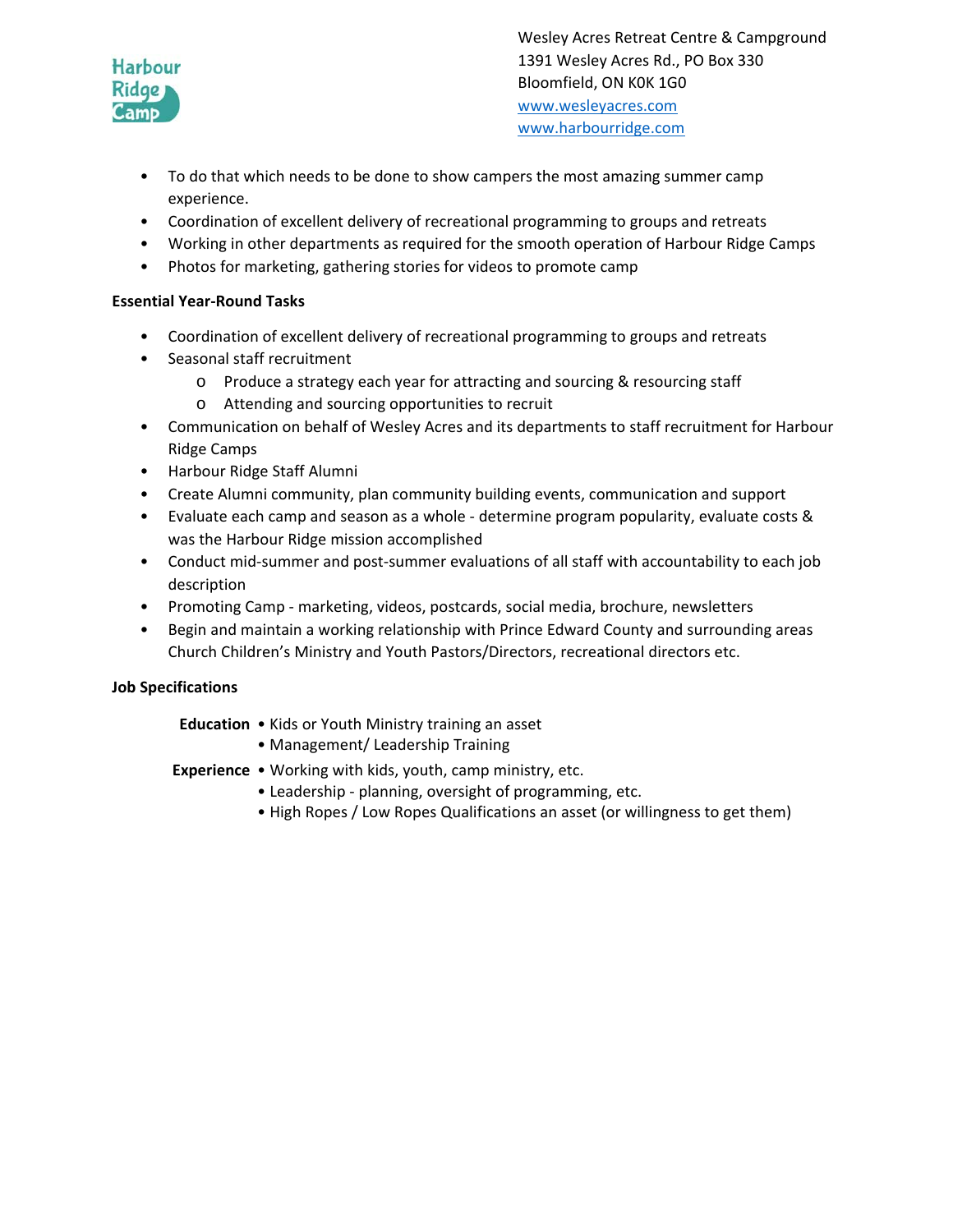

**Other**  • Interviewing potential teens and young adults for employment

**Requirements**  • Mature in conduct

- Professional in communication, conduct and appearance
- Problem solver
- Guest focused
- Quick on feet, quick responding and handling crisis
- Successfully complete a criminal record check
- A heart for discipling young people to be passionate followers of Jesus Christ
- Agree to Wesley Acres statement of faith
- Be ready and willing to share the Gospel
- Be 'coachable' and show an interest in personal development, learning and growth
- Provide ongoing encouragement, support and training for other team members
- Maintain an environment which is warm, welcoming and where everyone feels valued and respected
- Responsible, enthusiastic & outgoing
- Strong interpersonal skills
- Responsible to create and maintain budget
- Assist in finding and applying for Government/Grant funding
- Develop job descriptions, interview & train seasonal staff
- Develop partnerships with other potential groups
- Market Harbour Ridge continually

### **Physical Demands**

General office environment and physical working conditions. High stress conditions are likely to exist during peak registration periods (ie. Summer Camp Season). Could require some physically demanding tasks.

Some physical requirements of a camp director postion could be endurance including prolonged standing, bending, walking, hiking; requires hand‐eye coordination and manual dexterity to manipulate outdoor equipment and camp activities; requires normal range of hearing and eyesight to record, prepare and communicate appropriate camper/activity programs and the ability to lift up to 20 lbs; willing to work in camp setting and work irregular hours with limited or simple equipment and facilities; and with daily exposure to sun, heat, bugs etc.

### **Working Conditions (hours, environment, etc.)**

- Weekend work will be required, mostly during the months of July and August.
- All staff members are expected to share in the vision and ministry of Wesley Acres and Harbour Ridge Camp regardless of their role or position
- Some travel may be required from time to time